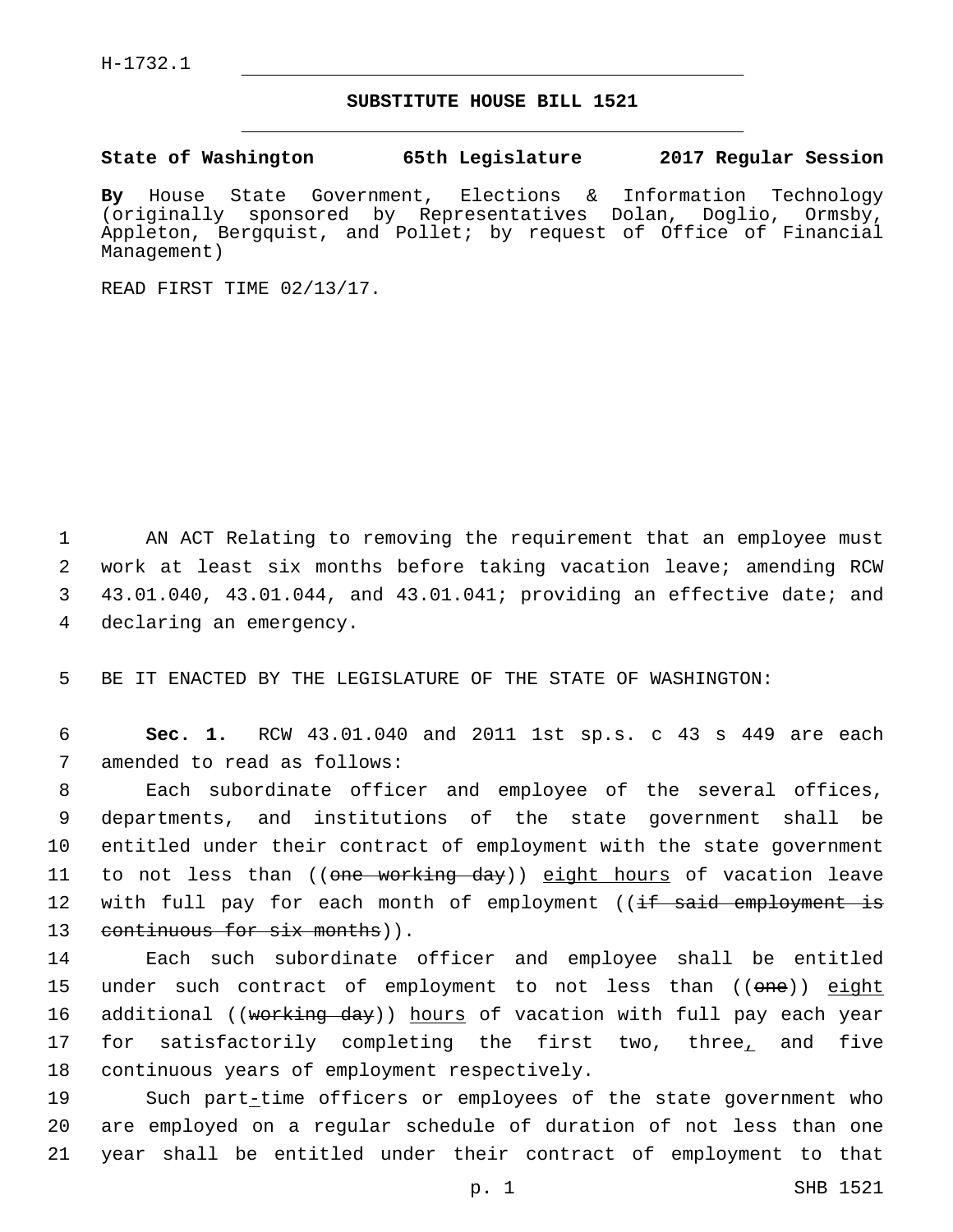1 fractional part of the vacation leave that the total number of hours 2 of such employment bears to the total number of hours of full-time 3 employment.

4 Each subordinate officer and employee of the several offices, 5 departments, and institutions of the state government shall be 6 entitled under his or her contract of employment with the state 7 government to accrue unused vacation leave not to exceed ((thirty 8 working days)) two hundred forty hours. Officers and employees 9 transferring within the several offices, departments, and 10 institutions of the state government shall be entitled to transfer 11 such accrued vacation leave to each succeeding state office, 12 department, or institution. All vacation leave shall be taken at the 13 time convenient to the employing office, department, or institution: 14 PROVIDED, That if a subordinate officer's or employee's request for 15 vacation leave is deferred by reason of the convenience of the 16 employing office, department, or institution, and a statement of the 17 necessity therefor is retained by the agency, then the aforesaid 18 maximum ((thirty working days)) two hundred forty hours of accrued 19 unused vacation leave shall be extended for each month said leave is 20 so deferred.

21 **Sec. 2.** RCW 43.01.044 and 1983 c 283 s 1 are each amended to read as follows:22

23 As an alternative, in addition to the provisions of RCW 43.01.040 24 authorizing the accumulation of vacation leave in excess of ((thirty 25 days)) two hundred forty hours with the filing of a statement of 26 necessity, vacation leave in excess of ((thirty days)) two hundred 27 forty hours may also be accumulated as provided in this section but 28 without the filing of a statement of necessity. The accumulation of 29 leave under this alternative method shall be governed by the 30 following provisions:

31 (1) Each subordinate officer and employee of the several offices, 32 departments, and institutions of state government may accumulate the 33 vacation leave ((days)) hours between the time ((thirty days)) two 34 hundred forty hours is accrued and his or her anniversary date of 35 state employment.

 (2) All vacation ((days)) hours accumulated under this section shall be used by the anniversary date and at a time convenient to the employing office, department, or institution. If an officer or employee does not use the excess leave by the anniversary date, then

p. 2 SHB 1521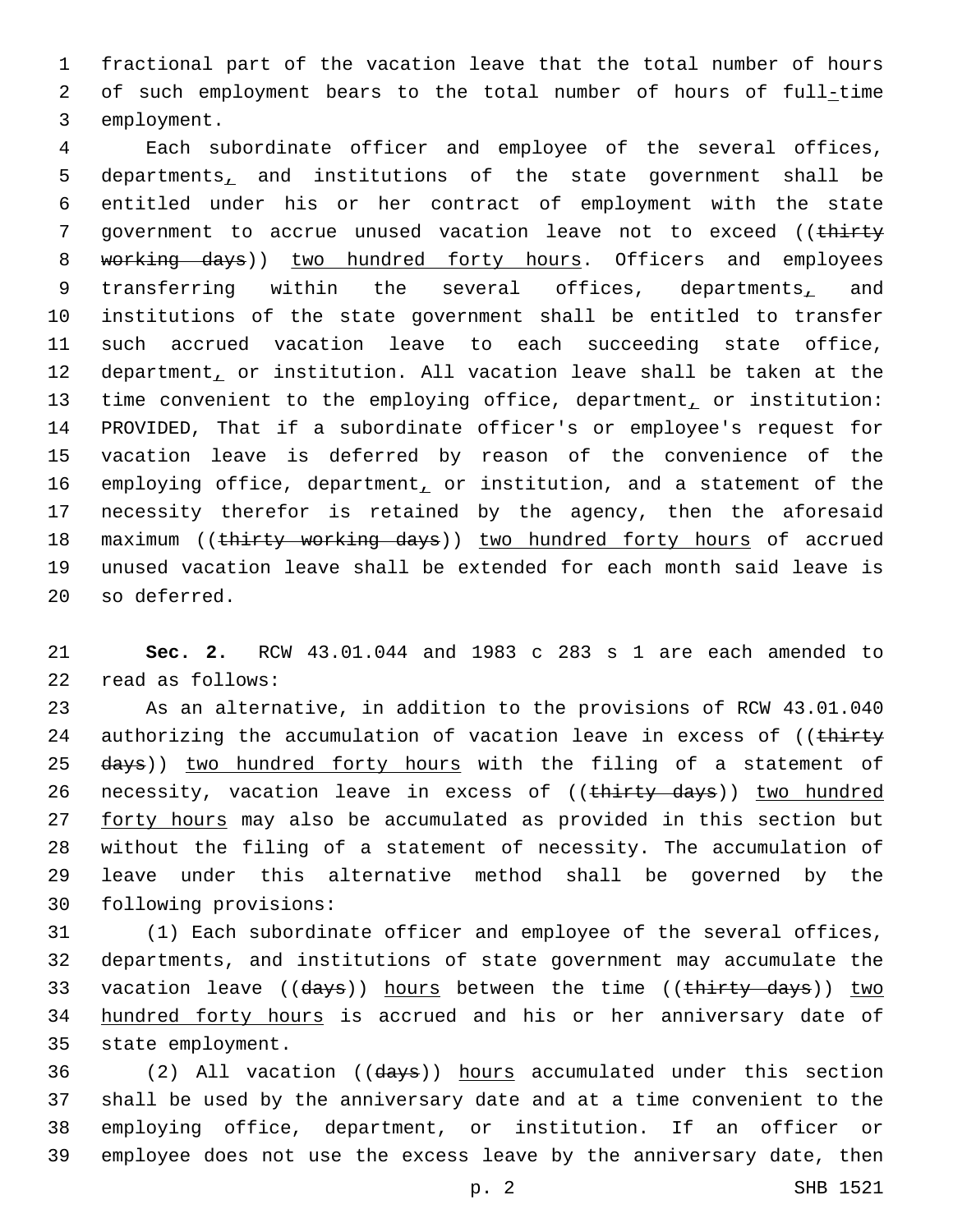such leave shall be automatically extinguished and considered to have 2 never existed.

 (3) This section shall not result in any increase in a retirement allowance under any public retirement system in this state.

 (4) Should the legislature revoke any benefits or rights provided under this section, no affected officer or employee shall be entitled thereafter to receive such benefits or exercise such rights as a 8 matter of contractual right.

 (5) Vacation leave credit acquired and accumulated under this section shall never, regardless of circumstances, be deferred by the 11 employing office, department, or institution by filing a statement of 12 necessity under the provisions of RCW 43.01.040.

 (6) Notwithstanding any other provision of this chapter, on or 14 after July 24, 1983, a statement of necessity for excess leave( $(\tau)$ ) 15 shall, as a minimum, include the following: (a) The specific number 16 of ((days)) hours of excess leave; and (b) the date on which it was authorized. A copy of any such authorization shall be sent to the 18 department of retirement systems.

 **Sec. 3.** RCW 43.01.041 and 2011 1st sp.s. c 39 s 13 are each 20 amended to read as follows:

 Officers and employees referred to in RCW 43.01.040 whose employment is terminated by their death, reduction in force, 23 resignation, dismissal, or retirement, who have been employed for at 24 least six continuous months, and who have accrued vacation leave as specified in RCW 43.01.040 or 43.01.044, shall be paid therefor under their contract of employment, or their estate if they are deceased, or if the employee in case of voluntary resignation has provided 28 adequate notice of termination. ((Annual)) Vacation leave accumulated under RCW 43.01.044 is not to be included in the computation of retirement benefits. From July 1, 2011, through June 29, 2013, the amount of pay received by an employee under the provisions of this section shall not be reduced by any temporary salary reduction.

 Should the legislature revoke any benefits or rights provided under chapter 292, Laws of 1985, no affected officer or employee shall be entitled thereafter to receive such benefits or exercise 36 such rights as a matter of contractual right.

 NEW SECTION. **Sec. 4.** This act is necessary for the immediate preservation of the public peace, health, or safety, or support of